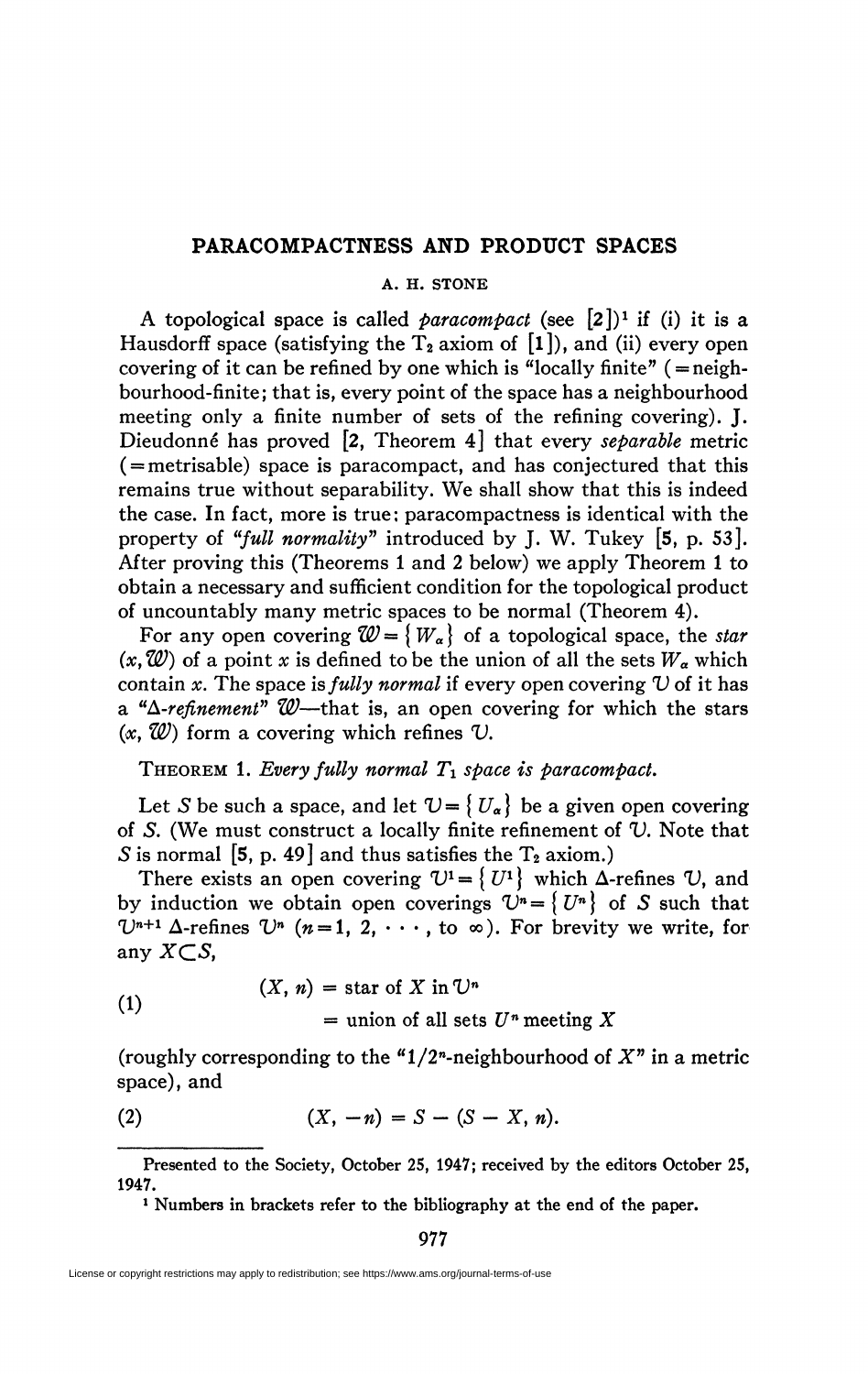Thus, since the set  $(X, n)$  is evidently open,  $(X, -n)$  is closed. Further, it is easily seen that

(3) 
$$
(X, -n) = \{x \mid (x, n) \subset X\},\
$$

where  $(x, n)$ , in conformity with (1), denotes the star of x in  $\mathbb{U}^n$ ; and it readily follows that

$$
(4) \qquad \qquad ((X, -n), n) \subset X.
$$

From the definition of  $\Delta$ -refinement we have

(5) 
$$
((X, n + 1), n + 1) \subset (X, n).
$$

The trivial relations  $X \subset Y \rightarrow (X, n) \subset (Y, n), m \geq n \rightarrow (X, m)$  $\mathcal{L}(X, n)$ ,  $\overline{X} \mathcal{L}(X, n)$ , and  $y \in (x, n) \leftrightarrow x \in (y, n)$  will also be useful.

For convenience, suppose the sets  $U_a$  of  $U_a$  are well-ordered. Now define, for each  $\alpha$ ,

(6) 
$$
V_{\alpha}^{1} = (U_{\alpha}, -1), V_{\alpha}^{2} = (V_{\alpha}^{1}, 2), \text{ and } V_{\alpha}^{n} = (V_{\alpha}^{n-1}, n) \qquad (n \geq 2).
$$

Thus  $V_\alpha^1 \subset V_\alpha^2 \subset \cdots$ , and  $V_\alpha^n$  is open if  $n \ge 2$ ; hence, writing  $U_n V_\alpha^n = V_\alpha$ , we have that  $V_\alpha$  is open. An easy induction (using (4) and (5)) shows that  $(V_\alpha^n, n) \subset U_\alpha$ ; hence

$$
(7) \t\t V_{\alpha} \subset U_{\alpha}.
$$

Further,

$$
(8) \t\t\t U V_{\alpha} = S,
$$

since, given  $x \in S$ , we have  $(x, 1) \in \text{some } U_{\alpha}$  (for  $U^1 \Delta$ -refines  $U$ ), so that, by (3),  $x \in V^1_{\alpha} \subset V_{\alpha}$ .

We also have

(9) Given 
$$
x \in V_\alpha
$$
, there exists  $n > 0$  such that  $(x, n) \subset V_\alpha$ .

For there exists  $n \ge 2$  such that  $x \in V_{\alpha}^{n-1}$ , and then  $(x, n) \subset V_{\alpha}^{n} \subset V_{\alpha}$ . Next we define, for each  $n>0$ , a transfinite sequence of closed sets  $H_{n\alpha}$ , by setting

(10) 
$$
H_{n1}=(V_1,-n), \qquad H_{n\alpha}=\bigg(V_{\alpha}-\bigcup_{\beta<\alpha}H_{n\beta},-n\bigg).
$$

Then we have:

(11) If 
$$
\alpha \neq \gamma
$$
, no  $U^n \in U^n$  can meet both  $H_{n\alpha}$  and  $H_{n\gamma}$ .

For we can suppose  $\gamma < \alpha$ . Then if  $U^n$  meets  $H_{n\alpha}$ , let  $x \in U^n \cap H_{n\alpha}$ ; from (3) and (10),  $U^n \subset V_\alpha - \bigcup_{\beta < \alpha} H_{n\beta}$ , and so is disjoint from  $H_{n\gamma}$ .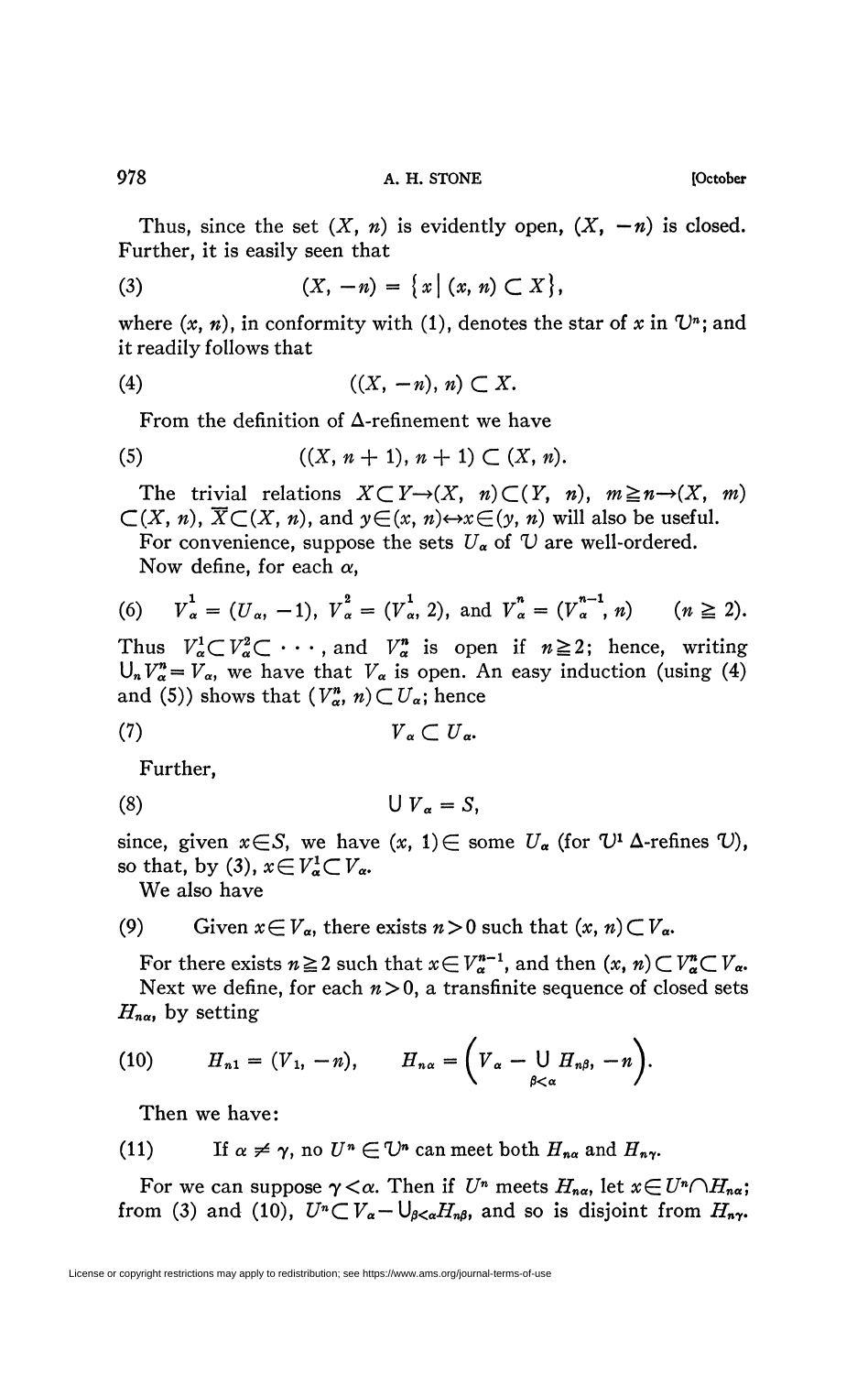(12) 
$$
\bigcup_{n,\alpha} H_{n\alpha} = S.
$$

For, given  $x \in S$ , (8) shows that there will be a *first* ordinal  $\alpha$  for which  $x \in V_\alpha$ ; and from (9) there exists  $n>0$  such that  $(x, n) \subset V_\alpha$ . We assert  $x \in H_{n\alpha}$ . For suppose not. Then, from (10) and (3),  $(x, n)$ contains a point *y* not in  $V_a - \bigcup_{\beta < \alpha} H_{n\beta}$ ; and it follows that  $y \in H_{n\beta}$ for some  $\beta < \alpha$ . But then  $x \in (H_{n\beta}, n) \subset ((V_{\beta}, -n), n) \subset V_{\beta}$  (from (4)); and this contradicts the definition of *a.* 

Write

(13) 
$$
E_{n\alpha} = (H_{n\alpha}, n+3),
$$
  $G_{n\alpha} = (H_{n\alpha}, n+2).$   
Thus  $H \subset F \subset \overline{F} \subset G$  and as is easily seen from (1)

Thus  $H_{n\alpha} \subset E_{n\alpha} \subset E_{n\alpha} \subset G_{n\alpha}$ , and, as is easily seen from (11),

(14) If  $\gamma \neq \alpha$ , no  $U^{n+2} \in \mathbb{U}^{n+2}$  can meet both  $G_{n\alpha}$  and  $G_{n\gamma}$ *.* 

Write  $F_n = \bigcup_{\alpha} \overline{E_{n\alpha}}$ . Then  $F_n$  *is closed.* For suppose  $x \in \overline{F}_n$ . Then every open neighbourhood  $N(x)$  of x meets some  $\overline{E_{na}}$  and so meets some  $E_{n\alpha}$ ; but if  $N(x)$  is contained in the neighbourhood  $(x, n+2)$  of x,  $N(x)$  can meet at most *one* set  $E_{n\alpha}$  (from (14)), so that  $x \in \overline{E_{n\alpha}} \subset F_n$ .

Finally we define

$$
W_{1\alpha}=G_{1\alpha}, \qquad W_{n\alpha}=G_{n\alpha}-(F_1\bigcup F_2\bigcup\cdots\bigcup F_{n-1})\qquad (n>1);
$$

thus the sets  $W_{n\alpha}$  are open. We shall show that they form the desired refinement.

In the first place,  $\bigcup_{n,\alpha} W_{n\alpha} = S$ . For, given  $x \in S$ , we have  $x \in$ some  $H_{n\alpha}$  (from (12)) $\subset \overline{E_{n\alpha}}$ ; let *m* be the smallest integer for which there exists  $\overline{E_m}$   $\Rightarrow$  *x*. Then  $x \in G_m$ , and  $x \notin F_1 \cup \cdots \cup F_{m-1}$ , so that  $x \in W_m$ .

Next,  $W_{na} \subset G_{na} \subset (H_{na}, n) \subset ((V_{\alpha}, -n), n) \subset V_{\alpha} \subset U_{\alpha}$  (using (4) and (7)). Thus the sets  $W_{n\alpha}$  form an open covering  $\mathcal W$  of *S* which refines *V.* All that remains to be proved is that *W* is "locally finite." Given  $x \in S$ , we have as before that  $x \in \text{some } H_{n\alpha}$ , so  $(x, n+3) \subset E_{n\alpha}$  $\subset F_n$ , and so is certainly disjoint from  $W_{k\beta}$  if  $k > n$ . Further, for a given  $k \leq n$ , we have  $(x, n+3) \subset U^{n+2} \subset U^{k+2}$ , so (13) shows that  $(x, n+3)$  can meet  $W_{k\beta}$  for at most *one* value of  $\beta$ . Thus the neighbourhood  $(x, n+3)$  of x meets at most n of the sets  $W_{k\beta}$ ; and the proof is complete.

REMARK. The locally finite refinement *W* thus constructed has the additional property that it consists of a countable number of families of sets (formed by the sets  $W_{n\alpha}$ , *n* fixed), the sets of each family having pairwise disjoint closures.

COROLLARY 1. *Every metric space is paracompact*.

For a metric space is fully normal [5, p. 53].

COROLLARY 2. *The topological product of a metric space and a com-*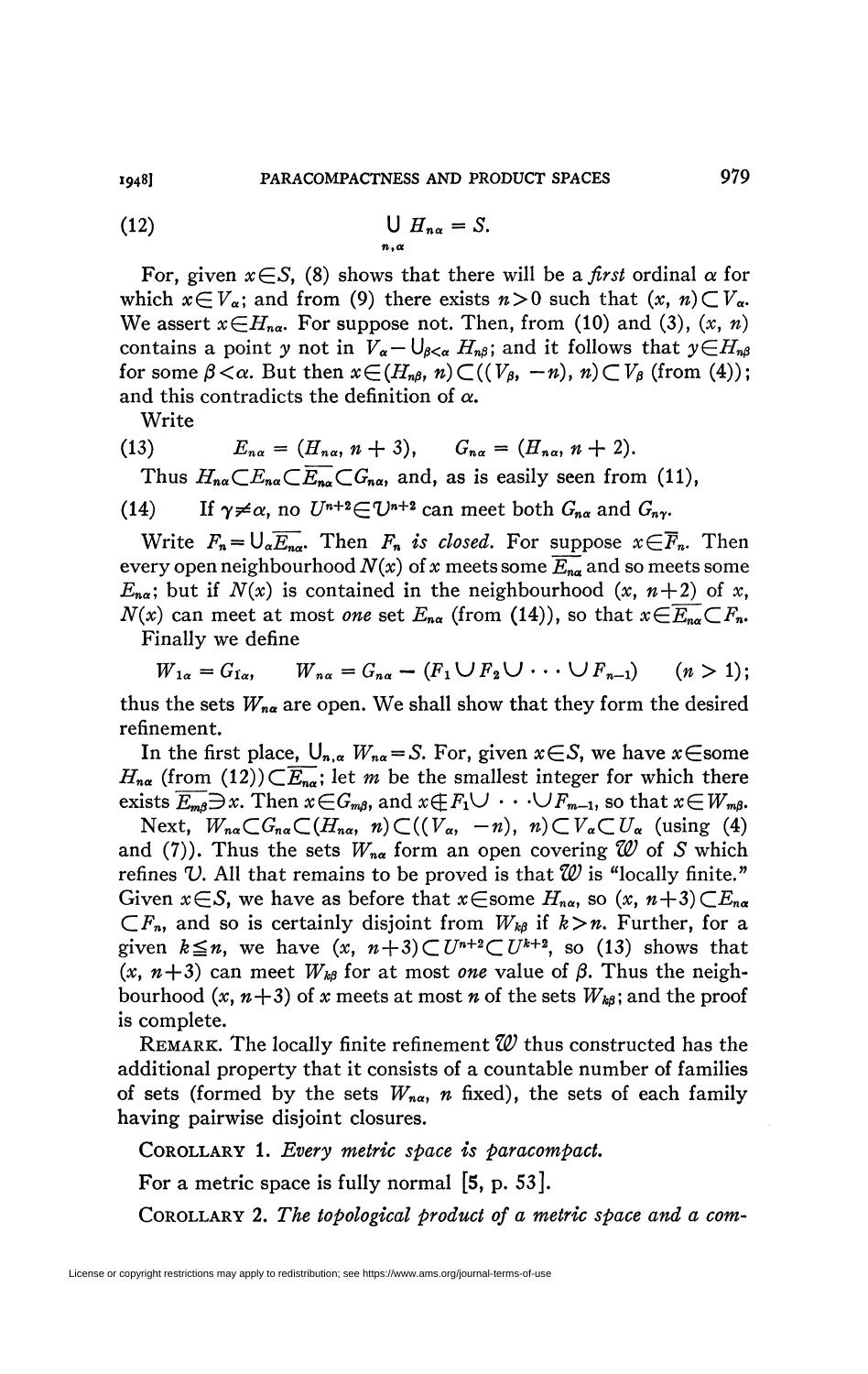*pact (^bicompact) Hausdorff space is paracompact*, *and therefore normal.<sup>2</sup>*

This follows from Theorems 5 and 1 of [2].

THEOREM 2. Every paracompact space is fully normal (and  $T_1$ ).

Let *S* be a paracompact space, and let  $\mathcal{U} = \{U_{\alpha}\}\$ be a given *locally finite* open covering of S. It will evidently suffice to prove that  $U$ has a  $\Delta$ -refinement.

Open sets  $X_{\alpha}$  exist, for each  $\alpha$ , such that  $\overline{X}_{\alpha} \subset U_{\alpha}$  and  $\bigcup X_{\alpha} = S$ . (This follows by an easy transfinite induction argument from the fact that *S* is normal; cf. [2, Theorems 1 and 6].) By hypothesis, each  $x \in S$  has an open neighbourhood  $V(x)$  meeting  $U_{\alpha}$  only for a finite set of  $\alpha$ 's, say for  $\alpha \in A(x)$ . Let  $B(x)$  be the set of those  $\alpha$ 's $\in A(x)$  for which  $x \in U_a$ , and let  $C(x)$  be the set of  $\alpha$ 's  $\in A(x)$  for which  $x \notin \overline{X_a}$ ; clearly  $B(x)\cup C(x)=A(x)$ . Define

$$
W(x) = V(x) \cap \big\{ U_{\alpha} \big| \alpha \in B(x) \big\} \cap \big\{ (S - \overline{X}_{\alpha}) \mid \alpha \in C(x) \big\}.
$$

Evidently  $W(x)$  is an open set containg x; hence the sets  $\{W(x) \mid x \in S\}$  form an open covering W of *S*. To verify that W is a  $\Delta$ -refinement of *V*, let  $y \in S$  be given. There exists a set  $X_{\beta} \supseteq y$ ; we shall show that the star  $(y, \mathcal{W}) \subset U_{\beta}$ —that is, that if  $y \in W(x)$ then  $W(x) \subset U_{\beta}$ . For if  $y \in W(x)$  then  $W(x)$  meets  $\overline{X}_{\beta}$  and so clearly  $\beta \in A(x)$  and  $\beta \notin C(x)$ . Thus  $\beta \in B(x)$ , which implies  $W(x) \subset U_{\beta}$ , by construction.

Now let *N* denote the space of positive integers—a countable discrete set—and consider the *product*  $T = \prod N_\lambda$  ( $\lambda \in \Lambda$ ) of uncountably many copies of *N.* More precisely, the points of *T* are the mappings  $x = \{\xi_{\lambda}\}\$  of the uncountable set  $\Lambda$  in N (each  $\lambda \in \Lambda$  being mapped on the integer  $\xi_k \in N$ , and a typical basic neighbourhood *U* of *x* in *T* is obtained by choosing a *finite* set  $R(U) \subset \Lambda$  and defining *V* to consist of all points  $y = \{ \eta_\lambda \}$  such that  $\eta_\lambda = \xi_\lambda$  for all  $\lambda \in \mathcal{R}(U)$ .  $R(U)$  will be called the "set of coordinates *restricted* in  $U$ ."

THEOREM 3. *The space T is not normal.* 

For each positive integer *k*, let  $A^k$  be the set of all points  $x = \{\xi_\lambda\}$  $\in$ T satisfying: for each positive integer *n* other than *k*, there is at most one  $\lambda$  for which  $\xi_{\lambda} = n$ .

<sup>&</sup>lt;sup>2</sup> It can be shown that the topological product of a metric space and a normal countably compact space is normal, though not necessarily paracompact. (A space is "countably compact" if every infinite subset has a limit point in the space; cf. [5, p. 42]. For metric spaces this is equivalent to compactness.)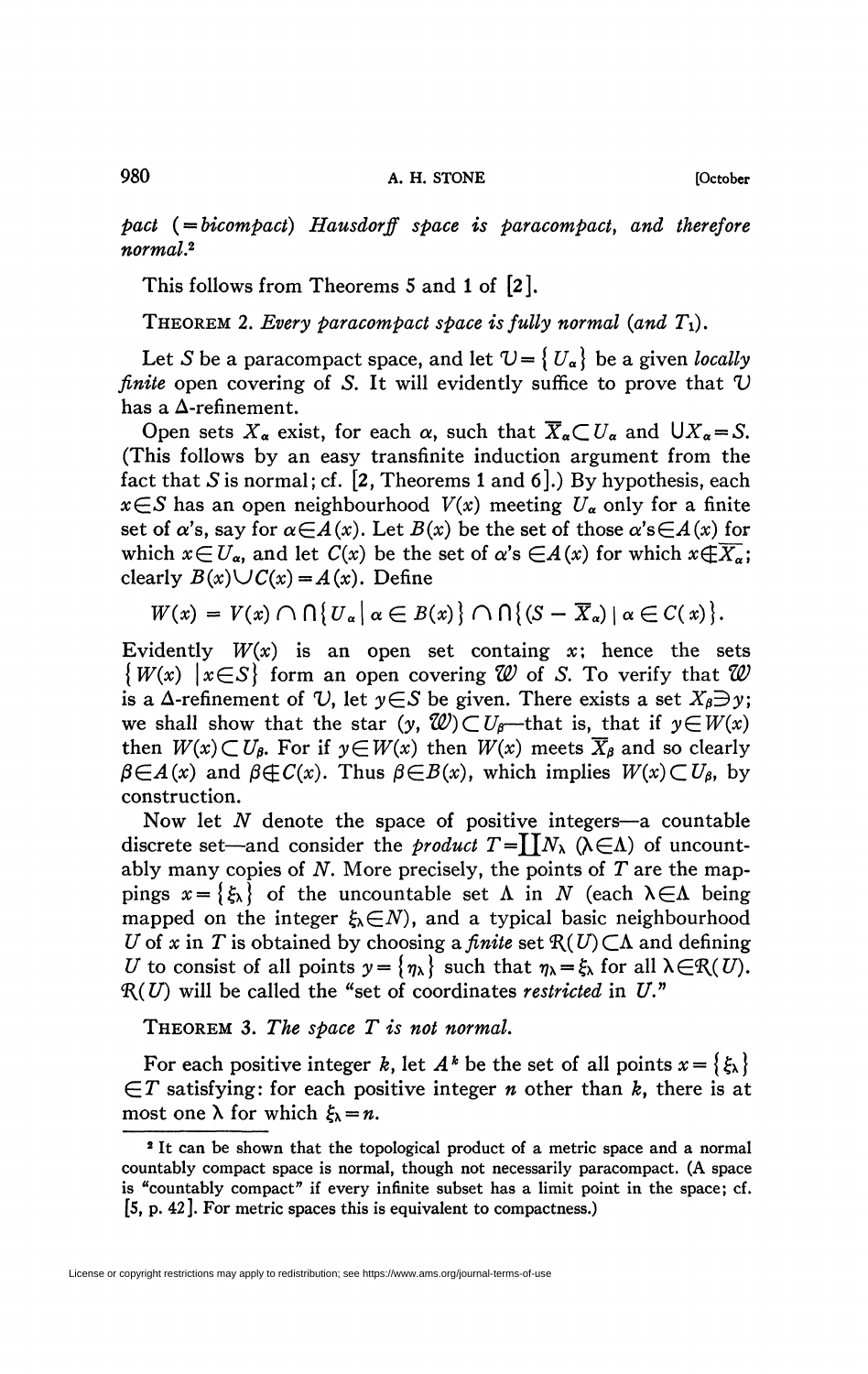It is easy to see that the sets  $A^*$  are closed and pairwise disjoint. Hence, if  $T$  were normal, there would exist disjoint open sets  $U$ ,  $V$ such that  $U\supseteq A^1$ ,  $V\supseteq A^2$ . We shall show that this leads to a contradiction.

We shall define inductively sequences of points  $x_n \in A^1$ , of integers  $0 \leq m(1) \leq m(2) \leq \cdots$ , and of elements  $\lambda_n \in \Lambda$ , as follows. Define  $x_1$ to be the point  $\{\xi_{\lambda}\}\$ for which  $\xi_{\lambda}=1$  (all  $\lambda\in\Lambda$ ). Evidently  $x_1\in A^1\subset U$ , so x has a basic neighbourhood  $U_1 \subset U$ . Let  $\mathcal{R}(U_1)$  consist of the  $m(1)$ elements  $\lambda_k$  ( $1 \leq k \leq m(1)$ ). When  $x_\alpha$  and  $\lambda_1, \lambda_2 \cdots, \lambda_{m(n)}$  have been defined, in such a way that  $x_n \in A^1$  and  $\lambda_1, \dots, \lambda_{m(n)}$  are the coordinates restricted in a basic neighbourhood  $U_n \subset U$  of  $x_n$ , we define  $x_{n+1}$  by:  $\xi_k = k$  if  $\lambda = \lambda_k$   $(1 \leq k \leq m(n))$ , and  $\xi_k = 1$  otherwise. Clearly  $x_{n+1} \in A^1$ , so that  $x_{n+1}$  has a basic neighbourhood  $U_{n+1} \subset U$ ; and we can always suppose that  $\mathcal{R} (U_{n+1})$  contains  $\mathcal{R} (U_n)$  as a proper subset. Let  $\mathcal{R}(U_{n+1})$  have  $m(n+1)$  elements, and enumerate the elements of  $\mathcal{R}(U_{n+1})-\mathcal{R}(U_n)$  as  $\lambda_{m(n)+1}, \cdots, \lambda_{m(n+1)}$ . The induction is now complete.

Now define a point  $y = \{\eta_\lambda\}$  by:  $\eta_\lambda = k$  if  $\lambda = \lambda_k$  ( $k = 1, 2, \dots$ , to  $\infty$ ) and  $\eta_{\lambda} = 2$  otherwise. Clearly  $\gamma \in A^2 \subset V$ , so y has a basic neighbourhood  $V_0 \subset V$ . Since  $\mathcal{R}(V_0)$  is finite, there exists an *n* such that  $\lambda_k \in \Lambda$  $-\mathcal{R}(V_0)$  whenever  $k>m(n)$ . Finally, define  $z=\{\zeta_{\lambda}\}\$  by:

$$
\zeta_{\lambda} = k \quad \text{if} \quad \lambda = \lambda_k \text{ with } k \leq m(n),
$$
\n
$$
\zeta_{\lambda} = 1 \quad \text{if} \quad \lambda = \lambda_k \text{ with } m(n) < k \leq m(n+1), \text{ and}
$$
\n
$$
\zeta_{\lambda} = 2 \quad \text{otherwise.}
$$

We evidently have  $\mathbf{z} \in U_{n+1} \cap V_0 \subset U \cap V$ , giving the desired contradiction.

COROLLARY. *If a product of nonempty Ti spaces is normal, all but at most a countable number of the factor spaces must be countably compact.<sup>2</sup>*

For otherwise their product would contain a closed subset homeomorphic with T; and a closed subset of a normal space is normal.

THEOREM 4. *The following statements about a product of nonempty metric spaces are equivalent.* 

(i) *The product is normal.* 

(ii) *The product is fully normal {or paracompact).* 

(iii)  $At most  $\aleph_0$  of the factor spaces are noncompact.$ 

In fact, (ii) $\rightarrow$ (i) [2, Theorem 1], (i) $\rightarrow$ (iii) (Theorem 3, Corollary), and  $(iii) \rightarrow (ii)$  from Theorem 1, Corollary 2, since the compact